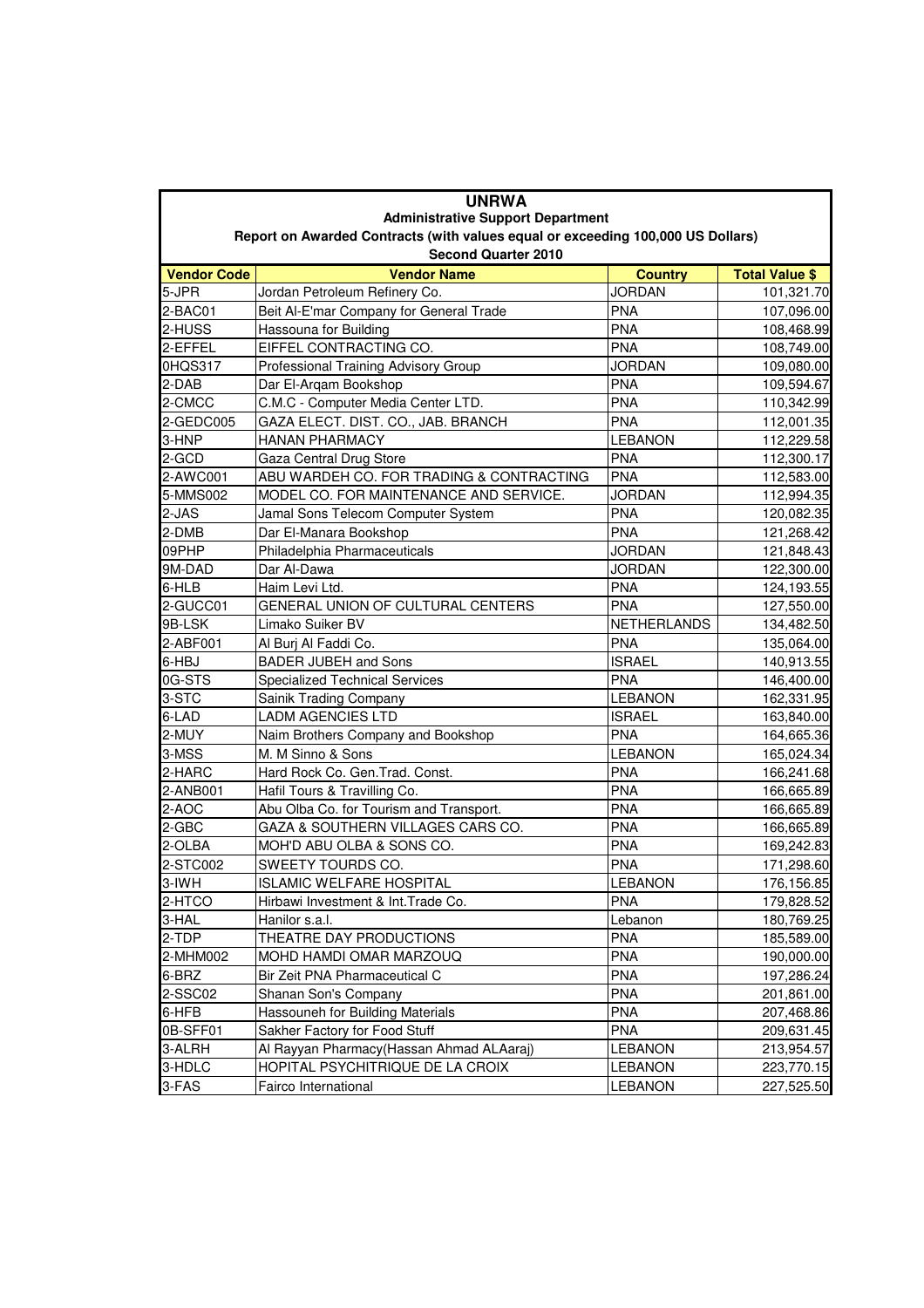|                                                                                                                             | <b>UNRWA</b>                            |                    |                       |  |  |
|-----------------------------------------------------------------------------------------------------------------------------|-----------------------------------------|--------------------|-----------------------|--|--|
| <b>Administrative Support Department</b><br>Report on Awarded Contracts (with values equal or exceeding 100,000 US Dollars) |                                         |                    |                       |  |  |
|                                                                                                                             |                                         |                    |                       |  |  |
| <b>Vendor Code</b>                                                                                                          | <b>Vendor Name</b>                      | <b>Country</b>     | <b>Total Value \$</b> |  |  |
| 6-IBR001                                                                                                                    | <b>IBRAHIM ABDALLAH AWEIDAH</b>         | PNA                | 229,166.67            |  |  |
| 2-MHP001                                                                                                                    | Mental Health Programme                 | <b>PNA</b>         | 234,388.00            |  |  |
| 2-MAB                                                                                                                       | Mansour Bookshop & Press                | <b>PNA</b>         | 240,585.62            |  |  |
| 2-BSC                                                                                                                       | Bahloul & Salah Co. for Petrol          | <b>PNA</b>         | 265,448.99            |  |  |
| 0G-VIZ                                                                                                                      | <b>VIZADA AS</b>                        | <b>NORWAY</b>      | 272,028.00            |  |  |
| 0B-MST                                                                                                                      | Mersin Un Sanayi Ve Ticaret Ltd.Sti     | <b>TURKEY</b>      | 301,438.86            |  |  |
| 0B-HBC                                                                                                                      | Hammoudeh Brothers for Trade            | <b>JORDAN</b>      | 317,662.50            |  |  |
| 2-SAQ                                                                                                                       | Sport King                              | <b>PNA</b>         | 319,574.81            |  |  |
| 3-SDGH                                                                                                                      | SAIDA GOVERNMENTAL HOSPITAL             | <b>LEBANON</b>     | 323,338.79            |  |  |
| 3-GDS                                                                                                                       | Globalcom Data Services                 | <b>LEBANON</b>     | 329,520.00            |  |  |
| 2-GGT                                                                                                                       | Adeeb El-Gherbawi Co. for General Trade | <b>PNA</b>         | 332,000.00            |  |  |
| 3-KCM                                                                                                                       | Knowledge City Management s.a.l         | lebanon            | 333,060.00            |  |  |
| 2-TC003                                                                                                                     | Tabareiya Company                       | <b>PNA</b>         | 355,697.00            |  |  |
| 9M-API                                                                                                                      | Amman Pharmaceutical Industries Co. WLL | <b>JORDAN</b>      | 365,518.60            |  |  |
| 0B-SAL                                                                                                                      | Al-Salam Milling                        | <b>PNA</b>         | 388,379.88            |  |  |
| 2-SYF                                                                                                                       | SHAREK YOUTH FORUM                      | <b>PNA</b>         | 409,883.00            |  |  |
| 3-MEO                                                                                                                       | Mediterranean Oil Shipping&Tran. Co     | <b>LEBANON</b>     | 441,194.82            |  |  |
| 2-NCT                                                                                                                       | National Co. for Textile Industries     | <b>PNA</b>         | 453,500.39            |  |  |
| 0B-MTT                                                                                                                      | Memisoglu Tarim Tic.                    | <b>TURKEY</b>      | 453,174.85            |  |  |
| 0B-RLO                                                                                                                      | Rhenus Logistics nv                     | <b>BELGIUM</b>     | 463,454.00            |  |  |
| 9B-ARB                                                                                                                      | Arbel Pulse Grain Industry              | <b>TURKEY</b>      | 483,212.50            |  |  |
| 2-PAZ                                                                                                                       | Paz Oil Co.                             | <b>ISRAEL</b>      | 563,400.18            |  |  |
| 4-HAJEER                                                                                                                    | <b>BASSAM MADALLAH HAJEER</b>           | <b>SYRIA</b>       | 609,999.99            |  |  |
| 09REM                                                                                                                       | Remedica Ltd.                           | <b>CYPRUS</b>      | 635,192.07            |  |  |
| 2-CMH                                                                                                                       | Muian Hamdouna for General Trading      | PNA                | 646,693.98            |  |  |
| 0G-TNL                                                                                                                      | TATE & LYLE                             | <b>ISRAEL</b>      | 665,115.84            |  |  |
| 0B-KYD                                                                                                                      | Kucukbay Yag ve Deterjan Sanayii        | <b>TURKEY</b>      | 689,552.00            |  |  |
| 2-TST                                                                                                                       | <b>Top Sources Trading Limited</b>      | China              | 708,283.46            |  |  |
| 9G-STS                                                                                                                      | STS- Specialized Technical Services     | <b>JORDAN</b>      | 719,735.87            |  |  |
| 2-NABEEL                                                                                                                    | Nabeel Husain Hamad Company             | <b>PNA</b>         | 750,542.09            |  |  |
| 0HQS440                                                                                                                     | HayGroup                                | <b>UAE</b>         | 791,700.00            |  |  |
| 9B-AAM                                                                                                                      | Amine Aour Middle East Foods S.A.L.     | <b>LEBANON</b>     | 1,039,267.80          |  |  |
| 9M-GPI                                                                                                                      | <b>Gulf Pharmaceutical Industries</b>   | <b>UAE</b>         | 1,230,106.00          |  |  |
| 4-BADIEA                                                                                                                    | MOHD & AHMAD BADIE'A HASAN              | <b>SYRIA</b>       | 1,247,135.89          |  |  |
| 2-AAH001                                                                                                                    | AHLI ARAB HOSPITAL                      | <b>PNA</b>         | 1,248,654.00          |  |  |
| 2-MCT                                                                                                                       | Mayer Cars & Trucks (VOLVO)             | <b>ISRAEL</b>      | 1,334,454.91          |  |  |
| 2-MHL                                                                                                                       | Moussa Hemaid & Sons Co. Ltd.           | <b>PNA</b>         | 1,824,340.35          |  |  |
| 3-EKAS                                                                                                                      | Engineer Khaled Al Sarout               | <b>LEBANON</b>     | 1,829,135.00          |  |  |
| 9B-HIN                                                                                                                      | Hoogwegt Int. BV                        | <b>NETHERLANDS</b> | 2,540,473.80          |  |  |